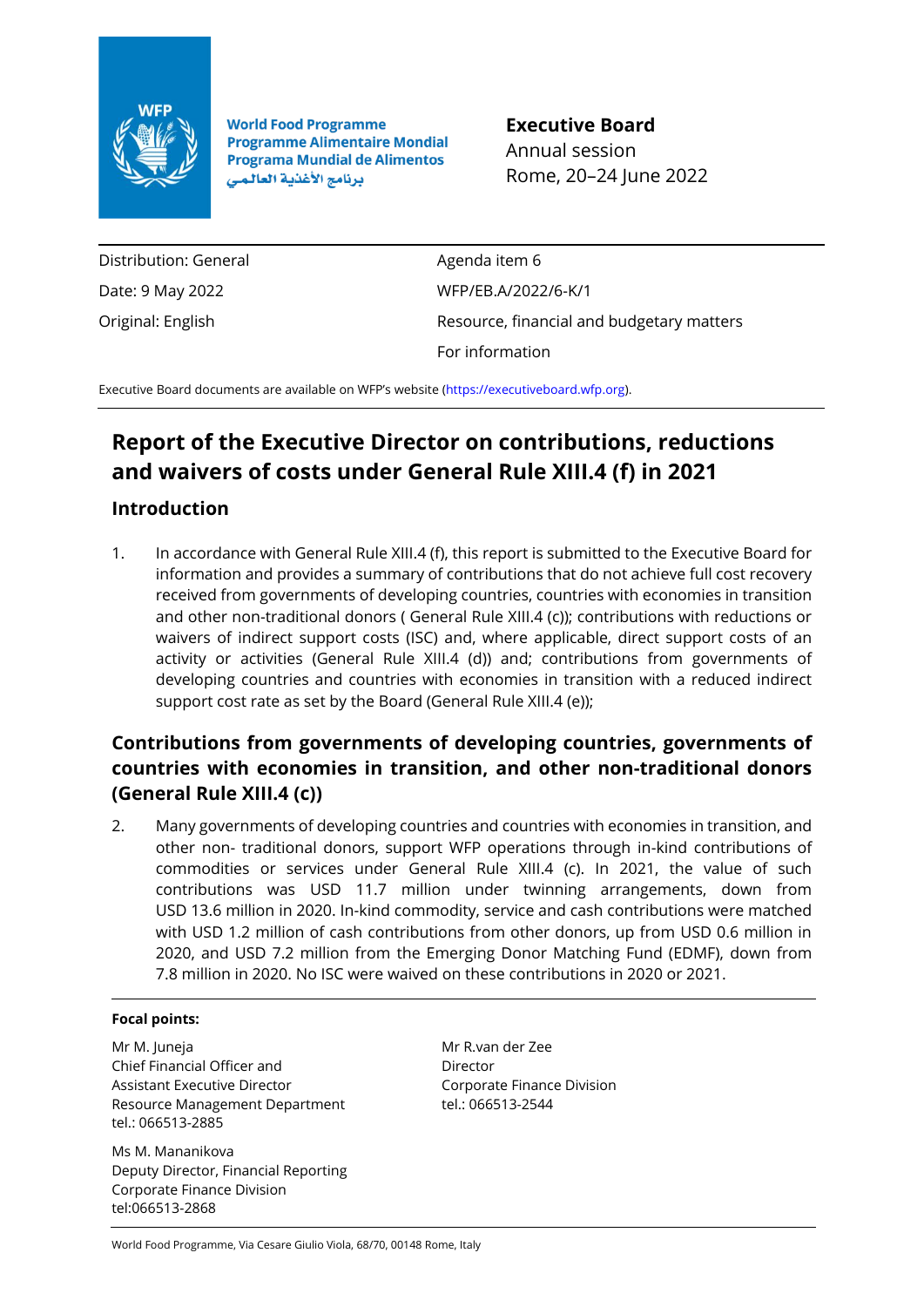| TABLE 1: CONTRIBUTIONS MADE IN 2021 UNDER GENERAL RULE XIII.4 (c) (USD) |            |                                |           |
|-------------------------------------------------------------------------|------------|--------------------------------|-----------|
| Commodity/service/<br><b>Donor</b><br>cash value                        |            | Other costs and ISC covered by |           |
|                                                                         |            | <b>Other donors</b>            | EDMF*     |
| El Salvador                                                             | 600 000    |                                | 420 624   |
| Gambia (the)                                                            | 3 118 797  |                                | 1 000 000 |
| Haiti                                                                   | 646 105    | $\overline{\phantom{a}}$       | 500 000   |
| India                                                                   | 960 000    |                                | 960 000   |
| Indonesia                                                               | 1 198 061  |                                | 815 059   |
| Nepal                                                                   | 739 227    | 91 876                         | 989 625   |
| Nigeria                                                                 | 1 000 000  |                                | 870 444   |
| Pakistan                                                                | 2 181 852  | 1 118 770                      | 1 000 000 |
| Sao Tome and Principe                                                   | 148 559    |                                | 54 649    |
| Togo                                                                    | 1 080 038  |                                | 568 975   |
| Zambia                                                                  | 4 3 6 1    |                                | 4640      |
| <b>Total 2021</b>                                                       | 11 677 000 | 1 210 646                      | 7 184 016 |
| <b>Total 2020</b>                                                       | 13 559 683 | 652 459                        | 7790546   |

\* The Emerging Donors Matching Fund provided the funds to cover the support costs associated with these contributions.

#### **Waivers of indirect support costs and direct support costs (General Rule XIII.4 (d))**

3. WFP's 2021 operations were also augmented through in-kind contributions of services and non-food items under General Rule XIII.4 (d). In 2021 these contributions decreased to USD 13.9 million from USD 27.4 million in 2020. The decrease in 2021 is attributed mainly to phase out of in-kind services provided by governments, non-governmental organisations, and private entities in support to the COVID-19 response. The 2021 estimated value was close to the 2019 one in the pre-COVID-19 period. The total estimated waived ISC in 2021 decreased to USD 0.9 million from USD 1.8 million in 2020. No ISC on cash contributions or direct support costs were waived in 2021. Table 2 provides waived ISC details by donor, recipient country, and contribution amount.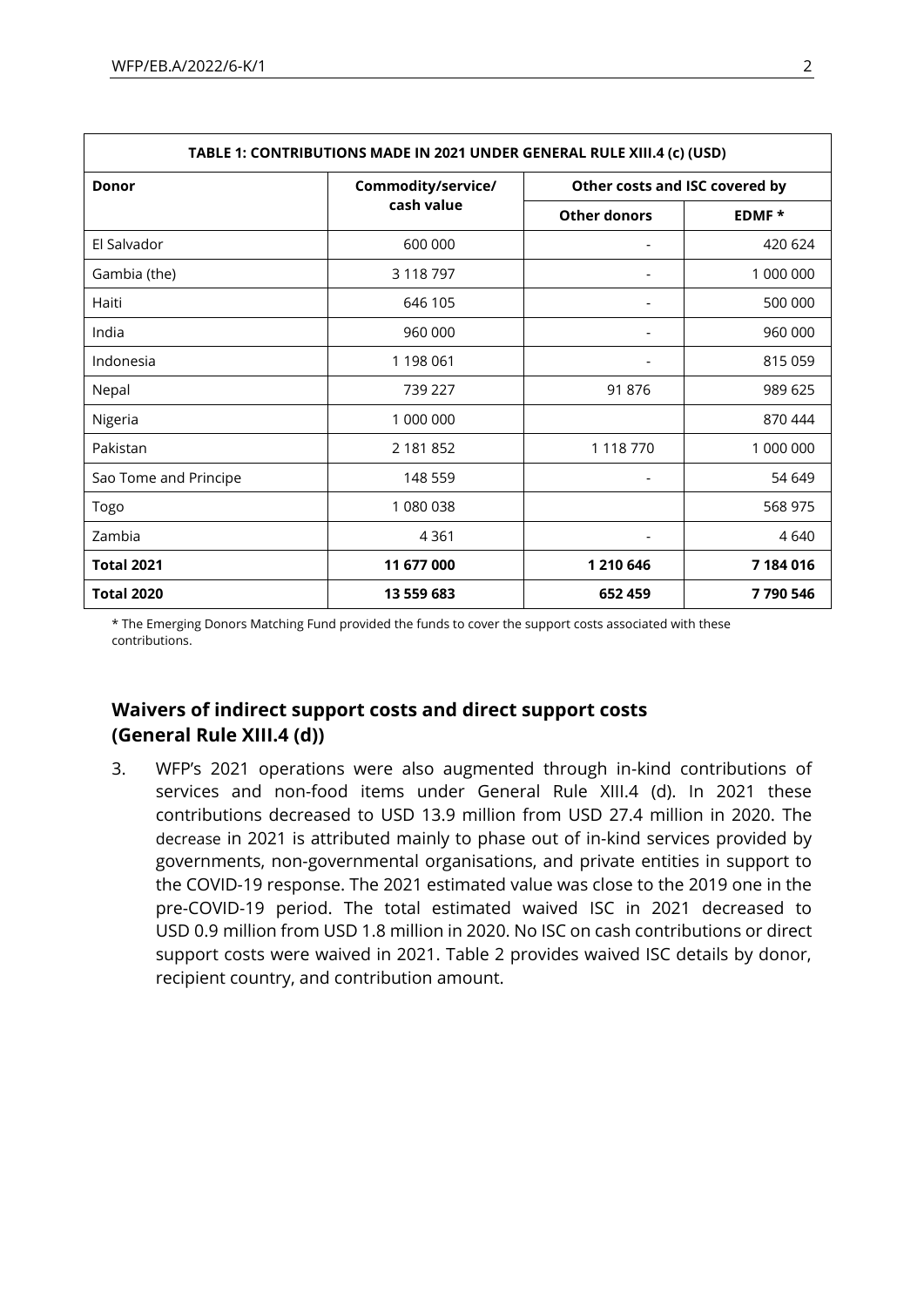| UNDER GENERAL RULE XIII.4 (d) in 2021 (USD)               |                                           |         |                      |
|-----------------------------------------------------------|-------------------------------------------|---------|----------------------|
| Donor                                                     | Recipient country/<br>region/headquarters | Value   | <b>ISC</b><br>waived |
| <b>CANADEM - International Civilian</b><br>Response Corps | Ethiopia                                  | 164771  | 10710                |
| Center for International Peace Operations                 | Philippines                               | 48 616  | 3 1 6 0              |
|                                                           | Sudan                                     | 23 4 24 | 1 5 2 3              |
|                                                           | WFP (Rome headquarters)                   | 173 429 | 11 273               |
| Danish Refugee Council                                    | Burundi                                   | 225 571 | 14 6 62              |
|                                                           | Nigeria                                   | 25 575  | 1662                 |
|                                                           | Regional Bureau for Eastern Africa        | 23 4 24 | 1523                 |
|                                                           | South Sudan                               | 30 580  | 1988                 |
|                                                           | WFP (Rome headquarters)                   | 143 392 | 9 3 2 0              |
| Fuel Relief Fund                                          | Ethiopia                                  | 30 000  | 1950                 |
| Information Management and Mine<br><b>Action Programs</b> | Ethiopia                                  | 61 499  | 3 9 9 7              |
| Irish Aid                                                 | <b>Burkina Faso</b>                       | 104 521 | 6794                 |
|                                                           | Haiti                                     | 74 048  | 4813                 |
|                                                           | Malawi                                    | 131 000 | 8515                 |
|                                                           | Mozambique                                | 210 385 | 13 675               |
|                                                           | Philippines                               | 47 792  | 3 1 0 6              |
|                                                           | WFP (Rome headquarters)                   | 31 400  | 2 0 4 1              |
| Koninklijke DSM N.V.                                      | WFP (Rome headquarters)                   | 256 836 | 16 694               |
| Luxemburg                                                 | WFP (Rome headquarters)                   | 46 343  | 3012                 |
| Norwegian Refugee Council                                 | Afghanistan                               | 56 207  | 3653                 |
|                                                           | Burkina Faso                              | 104 521 | 6794                 |
|                                                           | Chad                                      | 251811  | 16 3 68              |
|                                                           | Colombia                                  | 504 782 | 32 811               |
|                                                           | Dominican Republic                        | 111 831 | 7 2 6 9              |
|                                                           | Ethiopia                                  | 225 695 | 14 670               |
|                                                           | Iraq                                      | 238 127 | 15 4 78              |
|                                                           | Madagascar                                | 141 399 | 9 1 9 1              |
|                                                           | Mozambique                                | 51 964  | 3 3 7 8              |
|                                                           | Myanmar                                   | 119 902 | 7794                 |
|                                                           | Niger (the)                               | 869 576 | 56 522               |
|                                                           | Nigeria                                   | 300 446 | 19529                |
|                                                           | Pacific island countries                  | 95 087  | 6 1 8 1              |

# **TABLE 2: WAIVERS OF ISC IN RESPECT OF CONTRIBUTIONS IN-KIND TO COVER DIRECT SUPPORT COSTS**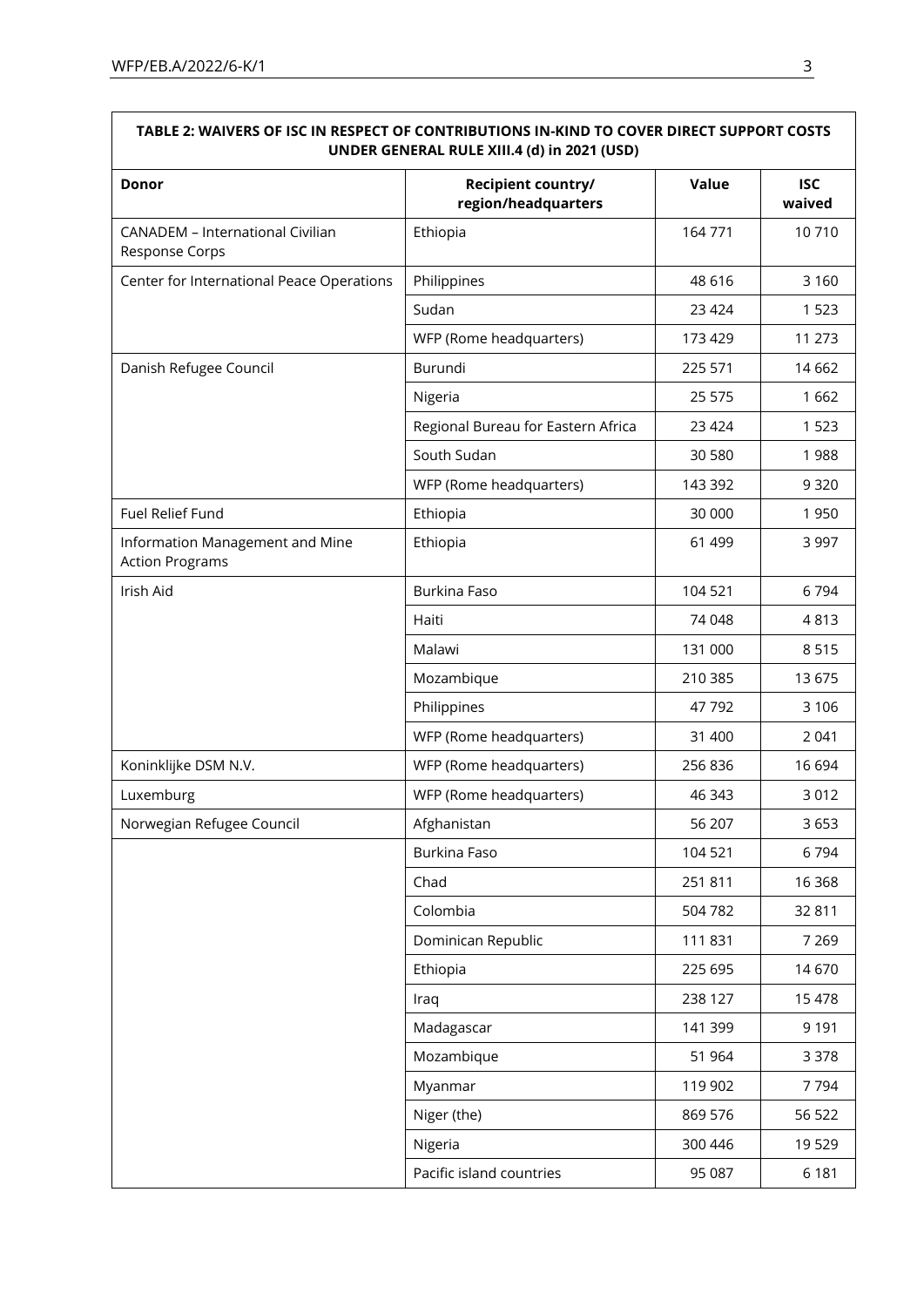| UNDER GENERAL RULE XIII.4 (d) in 2021 (USD)     |                                                                               |           |                      |  |
|-------------------------------------------------|-------------------------------------------------------------------------------|-----------|----------------------|--|
| Donor                                           | Recipient country/<br>region/headquarters                                     | Value     | <b>ISC</b><br>waived |  |
|                                                 | Regional Bureau for Asia and the<br>Pacific                                   | 189727    | 12 3 32              |  |
|                                                 | Regional Bureau for the Middle<br>East, Northern Africa and Eastern<br>Europe | 202 830   | 13 184               |  |
|                                                 | Regional Bureau for Western Africa                                            | 425 150   | 27 635               |  |
|                                                 | Regional Bureau for Southern<br>Africa                                        | 188 322   | 12 241               |  |
|                                                 | Regional Bureau for Eastern Africa                                            | 373 470   | 24 276               |  |
|                                                 | Sudan                                                                         | 394 506   | 25 643               |  |
|                                                 | Timor-Leste                                                                   | 15 9 94   | 1 0 4 0              |  |
|                                                 | WFP (Rome headquarters)                                                       | 538 017   | 34 971               |  |
| RedR Australia                                  | Timor-Leste                                                                   | 82779     | 5 3 8 1              |  |
| Stop Hunger                                     | WFP (Rome headquarters)                                                       | 3 2 0 3   | 208                  |  |
| Swedish Civil Contingencies Agency              | Cameroon                                                                      | 66 4 65   | 4 3 2 0              |  |
|                                                 | Ethiopia                                                                      | 629 310   | 40 905               |  |
|                                                 | Mali                                                                          | 71 573    | 4652                 |  |
|                                                 | Regional Bureau for Southern<br>Africa                                        | 51 690    | 3 3 6 0              |  |
|                                                 | Somalia                                                                       | 498 827   | 32 4 24              |  |
|                                                 | South Sudan                                                                   | 73 510    | 4778                 |  |
|                                                 | Sudan                                                                         | 165 285   | 10744                |  |
|                                                 | WFP (Rome headquarters)                                                       | 596 311   | 38 760               |  |
| Swiss Agency for Development and<br>Cooperation | Bangladesh                                                                    | 125 707   | 8 1 7 1              |  |
|                                                 | Democratic People's Republic of<br>Korea                                      | 41 772    | 2715                 |  |
|                                                 | El Salvador                                                                   | 160 137   | 10 409               |  |
|                                                 | Libya                                                                         | 351 917   | 22 875               |  |
|                                                 | Sri Lanka                                                                     | 260 883   | 16 957               |  |
|                                                 | State of Palestine                                                            | 142 133   | 9 2 3 9              |  |
|                                                 | WFP (Rome headquarters)                                                       | 318 495   | 20 702               |  |
| T-Pride Private Limited                         | WFP (Rome headquarters)                                                       | 2 348 860 | 152 676              |  |

## **TABLE 2: WAIVERS OF ISC IN RESPECT OF CONTRIBUTIONS IN-KIND TO COVER DIRECT SUPPORT COSTS**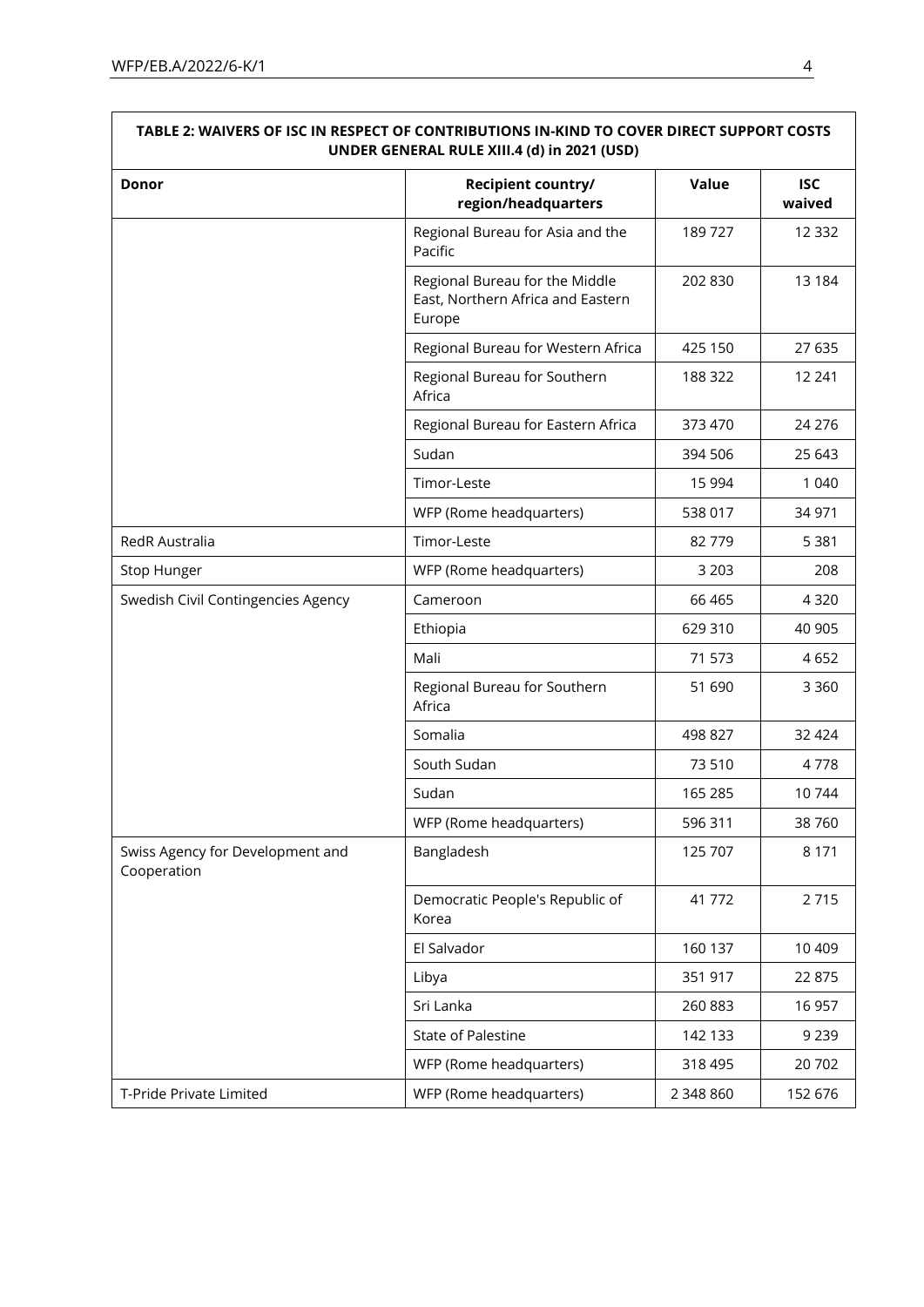| UNDER GENERAL RULE XIII.4 (d) in 2021 (USD) |                                           |            |                      |
|---------------------------------------------|-------------------------------------------|------------|----------------------|
| <b>Donor</b>                                | Recipient country/<br>region/headquarters | Value      | <b>ISC</b><br>waived |
| United Parcel Service                       | Central African Republic                  | 282 632    | 18 371               |
|                                             | Haiti                                     | 36 519     | 2 3 7 4              |
|                                             | Madagascar                                | 173 098    | 11 251               |
|                                             | Mozambique                                | 68 014     | 4421                 |
|                                             | Rwanda                                    | 42 650     | 2772                 |
|                                             | Uganda                                    | 24 1 13    | 1567                 |
| World Health Organization                   | Malaysia                                  | 3 600      | 234                  |
| <b>Total 2021</b>                           |                                           | 13 871 453 | 901 644              |
| <b>Total 2020</b>                           |                                           | 27 419 264 | 1782255              |

### **TABLE 2: WAIVERS OF ISC IN RESPECT OF CONTRIBUTIONS IN-KIND TO COVER DIRECT SUPPORT COSTS**

#### **Reduced indirect support costs for contributions from governments of developing countries and countries with economies in transition (General Rule XIII.4 (e))**

4. The Executive Board approved<sup>1</sup> a reduced ISC rate of 4 percent for governments' contributions to programmes in their own countries and contributions made by developing countries or countries with economies in transition. In 2021 the value of such contributions in the form of cash and in-kind was USD 495.8 million, up from USD 334.1 million in 2020, with ISC of USD 19.1 million, up from 12.9 million in 2020. The increase in contribution value by 48 percent from 2020 can be explained by the increased contributions from the host governments with reduced ISC rate, of which approximately 45 percent were funded by international financial institutions (IFIs)<sup>2</sup>. Table 3 provides the details by donor country, contribution amount and reduced ISC.

<sup>1</sup> [WFP/EB.2/2020/5-A/1/Rev.1.](https://executiveboard.wfp.org/document_download/WFP-0000119403)

<sup>&</sup>lt;sup>2</sup> In 2021, WFP and an IFI entered into three agreements, one to support operations in Afghanistan and two to support operations in Yemen, applying the ISC rate of 4 percent. WFP's standard ISC rate is 6.5 percent for all programmatic contributions except for governments' contributions to programmes in their own countries, and government contributions made pursuant to General Rule XIII.4(e), for which the ISC rate of 4 percent applies. Following extensive consultations and legal review, senior management concluded that the application of the 4 percent ISC rate was incorrect for the three grants due to the fact that they were made by an IFI directly to WFP and not a government, and that a 6.5 percent ISC rate should have applied. These grants were subsequently registered with the standard 6.5 percent ISC rate. This issue is disclosed in Note 8.2 to the [Audited Annual Accounts, 2021.](https://executiveboard.wfp.org/document_download/WFP-0000138187) Furthermore, in the [Update on the WFP management plan \(2022-2024\),](https://executiveboard.wfp.org/document_download/WFP-0000138971)  WFP is seeking Executive Board approval to extend the application of the 4 percent ISC rate to situations where IFI contributions would normally have been directed through host governments but where the host government is ineligible to receive contributions from IFIs, such as in the case of *de facto* authorities.